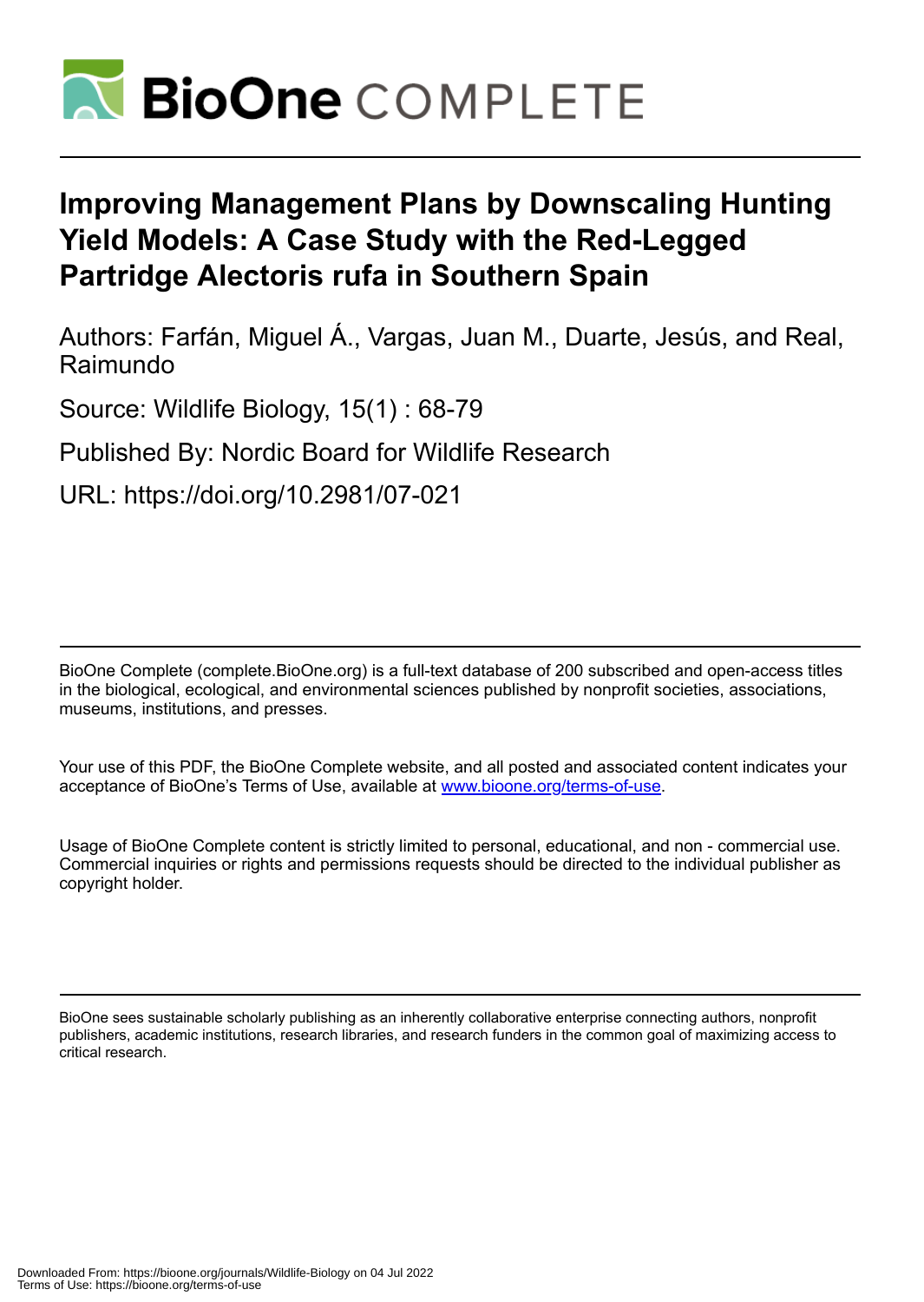Original article

## Improving management plans by downscaling hunting yield models: a case study with the red-legged partridge Alectoris rufa in southern Spain

## Miguel A. Farfán, Juan M. Vargas, Jesús Duarte & Raimundo Real

The aim of our work is to predict potentially optimal areas for red-legged partridge Alectoris rufa hunting success in Andalusia (southern Spain) according to topographic, climatic and vegetation factors and their interaction. We analysed 32,134 annual hunting reports from the period 1993-2001 reported by 6,049 game estates to estimate the average hunting yields of red-legged partridge in each Andalusian municipality ( $N=$ 771). We modelled the favourability for obtaining good hunting yields using generalised linear models (GLM) on a set of climatic, topographic, land use and vegetation variables. The variables that affected hunting yields of red-legged partridge were dry herbaceous and wood crops, annual number of frost days, altitude and mean annual temperature. Vegetation was the most important factor of those considered in our study explaining the distribution of good hunting yields of the red-legged partridge in Andalusia. The favourability equation was used to create a downscaled image representing the favourability of obtaining good hunting yields for the red-legged partridge in  $1 \times 1$ -km squares in Andalusia, using the Idrisi Image Calculator. Downscaling the model from municipalities to  $1 \times 1$ -km squares provided a much higher spatial resolution when predicting the optimal areas for good hunting yields for the red-legged partridge.

Key words: Alectoris rufa, Andalusia, downscaling, favourability, GLM models, hunting yields, optimal area, red-legged partridge

Miguel Á. Farfán & Jesús Duarte, Biogea Consultores, S.C., Calle Navarro Ledesma, 243, P4, 3° C, 29010 Málaga, Spain - e-mail addresses: biogea@biogea-consultores.com (Miguel Ángel Farfán); jddbiogea@gmail.com (Jesús Duarte)

Juan M. Vargas & Raimundo Real, Departamento de Biología Animal, Facultad de Ciencias, Universidad de Málaga, E-29071 Málaga, Spain - e-mail adresses: jmvy@uma.es (Juan Mario Vargas); rrgimenez@uma.es (Raimundo Real)

Corresponding author: Juan Mario Vargas

Received 21 March 2007, accepted 9 April 2008

Associate Editor: John W. Connelly

The red-legged partridge Alectoris rufa occurs throughout the Iberian Peninsula, where the species probably originated from and where it reaches its highest natural densities (Aebischer & Lucio 1997, Vargas et al. 2006). It is reported as a breeding species in Spain in 86% of the UTM  $10 \times 10$ -km squares, but rarely above 1,500 m a.s.l. (Blanco-Aguiar et al. 2003). This species is associated with cultivated

areas and mainly selects open regions where agriculture is moderately intensive and the landscape is heterogeneous (Lucio & Purroy 1992b, Lucio 1998, Borralho et al. 1999, Fortuna 2002).

In the Iberian Peninsula, the red-legged partridge has a large number of predator species typical of the Mediterranean ecosystem (Calderón 1977). It also generates economically important hunting activity,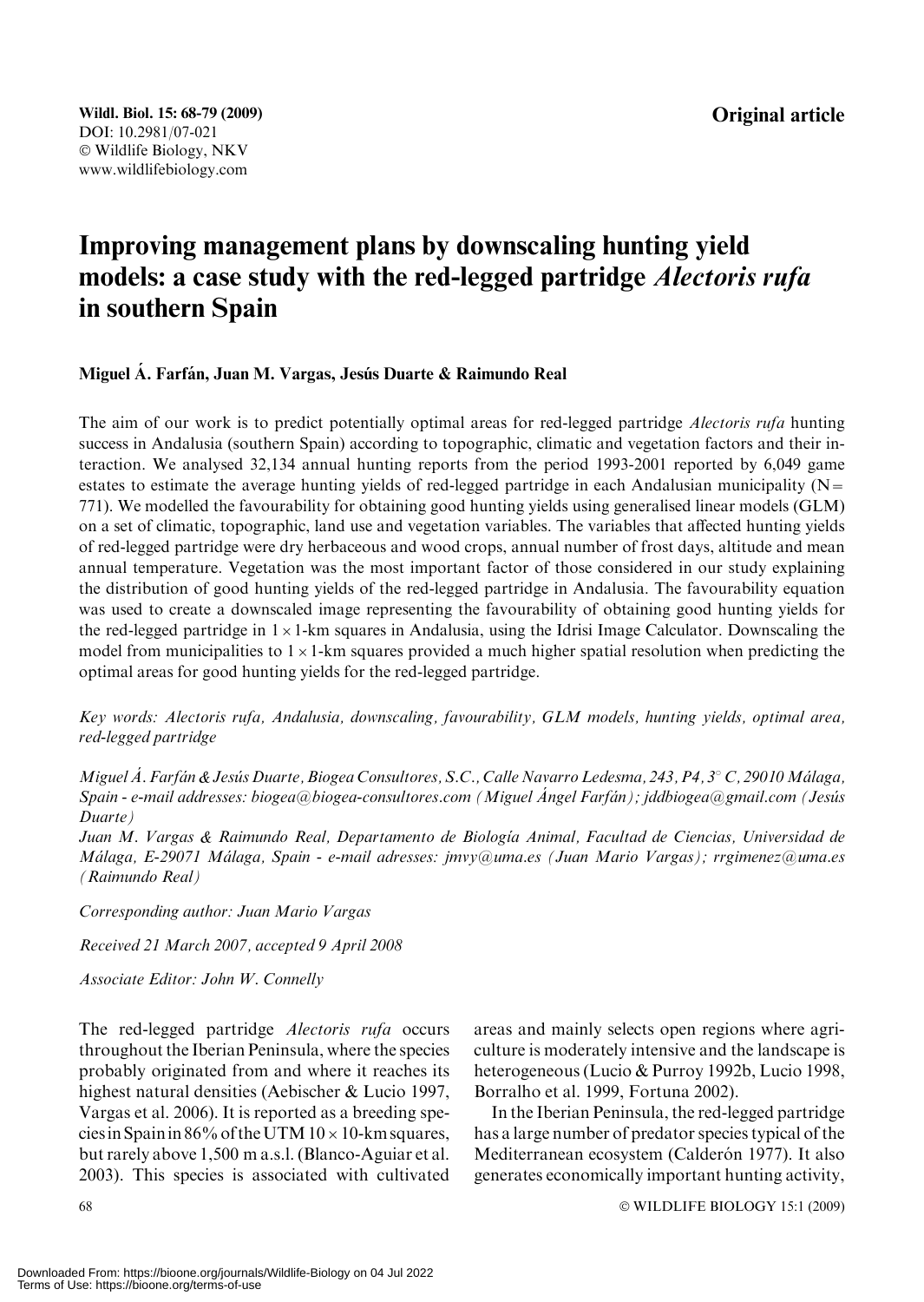mainlyin those rural areas where other agrarian uses are only marginally important (Delibes 1992, Lucio & Purroy 1992a, Fungesma 2001, Vargas 2002).

Red-legged partridge populations have declined substantially since the early 1970s (Aebischer & Potts 1994, Tucker & Heath 1995). The Spanish population suffered about a 25% reduction during 1990-2000 (BirdLife International 2004). The main factors causing this reduction were habitat change due to human activity and excessive hunting pressure (Tucker & Heath 1995, Lucio & Purroy 1992a, Lucio et al. 1996, Borralho et al. 1997). However, the key demographic factors regulating population levels varied at different sites within its range (Putaala  $\&$ Hissa 1998).

Red-legged partridge is experiencing high hunting pressure in Spain (Peiró 1997), where  $>30,000$ private game estates cover $>70\%$  of the territory (Villafuerte et al. 1998). Hunting regulations are based on local quotas fixed by individual hunting associations during the hunting season, which are established by each Regional Government. Quotas are included in a technical hunting plan, which is mandatory and must take into account management guidelines based on a 3-5-year forecast of game harvests and must be presented in annual hunting reports (AHR). However, regulations governing quotas and length of the hunting season are not supported by specific scientific studies about their effects on wild populations of red-legged partridge and other small-game species, but are rather based onlocal traditions and on hunters'intuition (Angulo & Villafuerte 2003).

In Andalusia (southern Spain), which is an autonomous community with a great hunting tradition (Metra Seis 1985), the red-legged partridge is the most popular small-game species (Vargas  $&$  Muñoz 1996). Between 1998-2005, an average of 976,610 individuals were harvested annually in Andalusia (Junta de Andalucía 2005).

Currently, management based on predator control and restocking has failed to recover the redlegged partridge. This management model is also problematic because it only takes into account factors operating on a very local scale (game estates have an average area of 722.1 ha in Andalusia). However, other factors operating at a regional scale have not been considered. Ricklefs (1987) and Levin (1992) pointed out that local populations are likely to be affected by historical and environmental processes that act on a regional scale. Thus, the study of regional-scale processes is important to comple-

 $\odot$  WILDLIFE BIOLOGY 15:1 (2009) 69

ment local studies and to envision a broader management approach (Vaughn & Taylor 2000).

The game potential of the territory within a regional context has barely been investigated up to now (López-Ontiveros & García-Verdugo 1991). Recently, this new perspective in the management of game species was considered by Vargas et al. (2006). They identified areas in Andalusia where game yields for the red-legged partridge are high, and established environmental and land-use factors that determine these yields using municipalities as the operational work units. However, this scale of work is too coarse for real conservation and management planning applications.An alternative to this approach is to downscale the hunting yield model to another spatial resolution (e.g. Pearson et al. 2002, Barbosa et al. 2003, Araújo et al. 2005, Oja et al. 2005).

Our aim was to predict optimal areas for the redlegged partridge in Andalusia according to topography, climate, actual vegetation and land use, as well as their interactions using empirical modelling techniques. We downscaled the final model to  $1 \times 1$ -km squares to provide a much higher spatial resolution with the above aim, to be used in the regional andlocalmanagement plans for this species for both hunting and conservation purposes.

## Material and methods

## Study area

Our work was carried out in Andalusia (Fig. 1), which covers  $87,268$  km<sup>2</sup> and is divided into 771 municipalities grouped into eight provinces. It has a Mediterranean climate,withmildwinters and severe summer droughts. There is a decreasing west-toeast precipitation gradient. Medium-size mountain ranges predominate in the Andalusian landscape, covering 42% of its total surface area. The Sierra Morena range is situated along the northern fringe of Andalusia (range 400-1,300 m a.s.l) and has poor and moderately acid soils. The dominant vegetation includes evergreen oak forests Quercus spp. and scrubland, and the area is currently used for extensive livestock grazing and hunting. The Betic System range presents greater lithological heterogeneity and is sub-divided into two ranges, sub-Betic and Penibetic, separated by the intra-Betic ridge, which is a set of discontinuous depressions with most of the area used for agriculture (Ortega 1991). The dominant vegetation is comprised of pine forests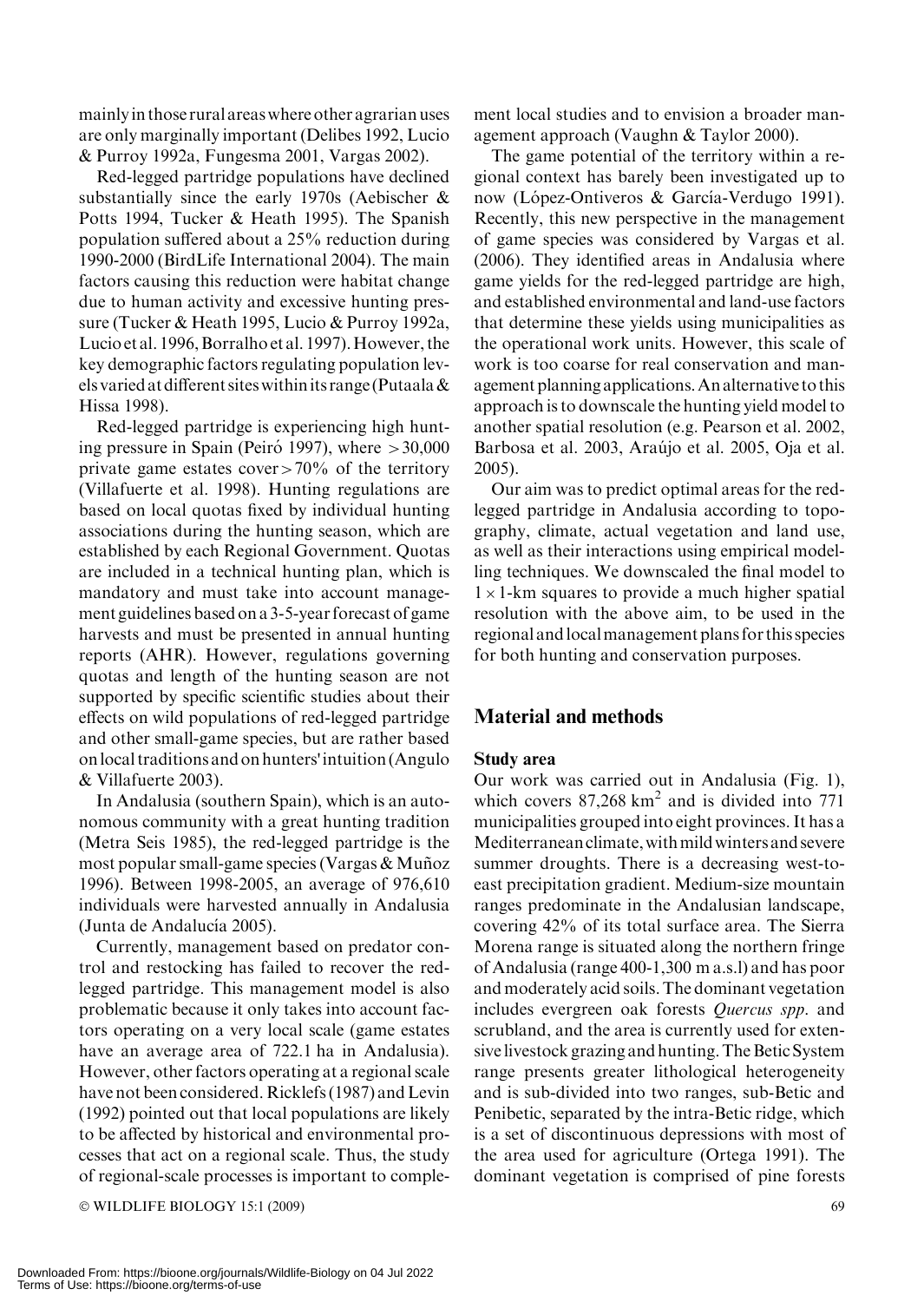Pinus sp., evergreen oak forests and scrubland, and the hilly areas are dedicated to dry farming woody crops (mainly olive groves, almond groves, and vineyards). The maximum elevation (3,479 m a.s.l.) occurs in the Penibetic range. The Sierra Morena and the Betic System are NE-SW-oriented and mainly occupy the eastern part of Andalusia. The Guadalquivir Valley is oriented longitudinally between the Sierra Morena and Betic System. The valley bottom is covered by herbaceous crops and river terraces, and the hill slopes by woody crops. The Andalusian surface area is comprised of 47% agricultural land (Instituto de Estadística de Andalucía 2002). Olive groves and cereals are the main crops, which are fundamentally dry farming. The agricultural land is covered with 38% mountains with the crops generally restricted to the inner valleys or to hillsides with shallow slopes.

#### Hunting yields

We analysed 32,134 AHR from 1993-2001 reported by 6,049 game estates distributed throughout Andalusianmunicipalities.Thisinformation covers 4-9 hunting seasons for each municipality. Hunting season lengths were the same for every estate. Because digital maps of game estates were not available, we assigned each game estate toits corresponding municipality and estimated the average hunting yields (HY) of red-legged partridge in each Andalusian municipality  $(N=771)$ , according to the following equation:

$$
HY = \frac{\sum \text{normal number ofpartridges shot per game estate}}{\sum \text{ areas of the game estates}} \times 100
$$

where HY is the hunting yield per municipality expressed in numbers of red-legged partridges actually reported harvested per 100 ha of game estate. As our aim was to detect areas favourable to good hunting yields, which differs from predicting expected hunting yield values, we established six classes of hunting yields using a logarithmic scale between the extreme values obtained in the Andalusian municipalities (Farfán et al. 2004, Vargas et al. 2006). We considered the three highest classes, i.e. those with  $HY > 12$ , as representative of municipalities with good yields and the three lowest as representative of municipalities with poor yields. Then we produced a new binomial variable, good hunting yield (GHY), with a value of 1 in the municipalities with  $HY > 12$  and 0 in those with  $HY \leq 12$ , to be used as the target variable in the modelling procedure. We preferred using a binary variable instead of modelling the continuous response of HY because the values of game harvest



Figure 1. Study area, showing the main mountain ranges (Sierra Morena and the Betic System, sub-divided into two ranges, Sub-betic and Penibetic) and the Guadalquivir valley.

 $70$   $\degree$ WILDLIFE BIOLOGY 15:1 (2009)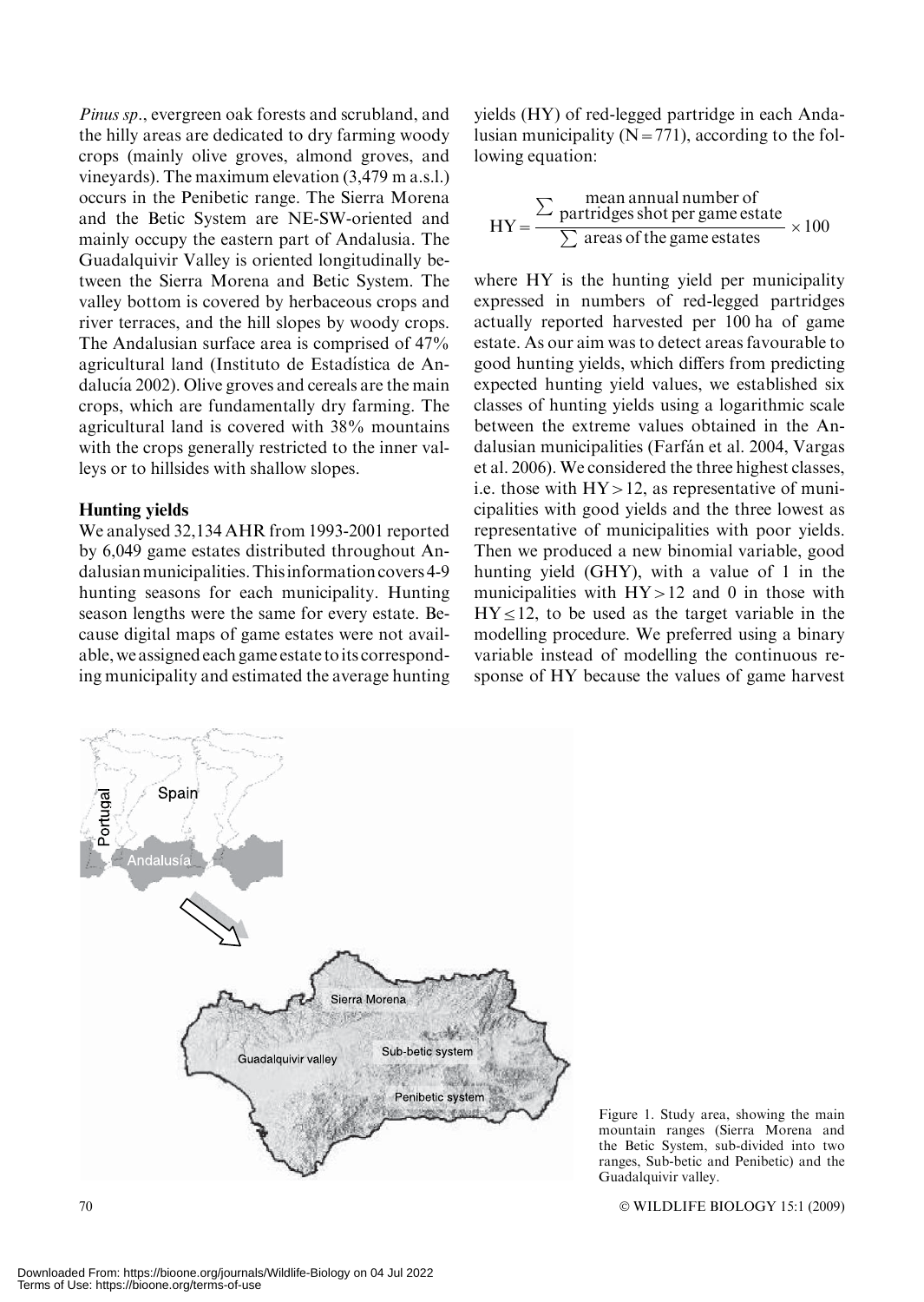reported in the AHR did not always correspond to true values, as some estates inflate the values to a certain extent while others tend to underestimate yields, so that actual reported values were not fully reliable. However, it is less likely that an estate with actual poor harvest reported good hunting yields and vice versa.

## Predictive models

We characterised municipalities with good yields with respect to those with poor yields using stepwise logistic regression (Hosmer & Lemeshow 1989) on a set of climatic, topographic, land use and vegetation variables that were available as digital coverages (Table 1).Logistic regressionis awidely used tool for modelling species distribution (e.g. Franco et al. 2000, Teixeira et al. 2001, Barbosa et al. 2003, Farfán et al. 2004, Monzón et al. 2004, Vargas et al. 2006, Vargas et al. 2007), including binary data that may be different from presence/absence of the species (Romero & Real 1996, Real et al. 2005). Altitude is released as a digital coverage by the Land Processes Distributed Active Archive Center, located at the US Geological Survey's EROS Data Center, http:// LPDAAC.usgs.gov. Slope was calculated from altitude through the Idrisi SLOPE command (Eastman 2004). Climatic data variables result from records of 30 years and are generally representative of present climatic conditions (Font 2000) and were digitised using CartaLinx 1.2 software and processed using the Idrisi32 GIS software (Barbosa et al. 2003). Variables related to land use and vegetation cover expressed as the percentage of surface occupied were obtained by transforming the corresponding digital vector polygons into raster images. All variables were rasterised with a spatial resolution of 1 pixel= 1 km2 and we averaged quantitative variable values for each municipality and extracted the proportion of each type of land use and vegetation cover in each municipality.

We used these variables to assess the variation in hunting yields due to overall influences of environment and human activity. Models constructed with these types of spatially-structured variables may have the same validity as those where the spatial autocorrelation is explicitly considered (Diniz-Filho et al. 2003). We did not include spatial variables, because they can reveal a geographical trend in distribution that does not reflect the spatial structure of the environmental predictor variables (Borcard et al. 1992, Diniz-Filho et al. 2003, Kühn 2007), but instead are related to historical events or migrations

 $\odot$  WILDLIFE BIOLOGY 15:1 (2009)  $\qquad \qquad$  71

Table 1. Variables available to model the potential distribution of red-legged partridge hunting yields on  $1 \times 1$ -km squares in Andalusia. Sources: 1) U.S. Geological Survey (1996), 2) Font (1983), 3) Montero de Burgos y González-Rebollar (1974), 4) Junta de Andalucía (1999).

| Code        | Variable                                                                |  |  |  |  |
|-------------|-------------------------------------------------------------------------|--|--|--|--|
| ALTI        | Altitude $(m)^{(1)}$                                                    |  |  |  |  |
| BL          | Built land $(\%$ area) <sup>(4)</sup>                                   |  |  |  |  |
| CW          | Conifer wood $(\%$ area) <sup>(4)</sup>                                 |  |  |  |  |
| DFRO        | Mean annual number of frost days (minimum                               |  |  |  |  |
|             | temperature $\langle 0$ °C $\rangle$ <sup>(2)</sup>                     |  |  |  |  |
| <b>DHER</b> | Dry herbaceous crops $(\%$ area) <sup>(4)</sup>                         |  |  |  |  |
| <b>DHET</b> | Dry heterogeneous crops $(^{0}_{0}$ area) <sup>(4)</sup>                |  |  |  |  |
| DS          | Dense scrub $(\%$ area) <sup>(4)</sup>                                  |  |  |  |  |
| DSWC        | Dense scrub with conifers $(\%$ area) <sup>(4)</sup>                    |  |  |  |  |
| <b>DSWD</b> | Dense scrub with diverse trees $(\%$ area) <sup>(4)</sup>               |  |  |  |  |
| DSWO        | Dense scrub with oaks $(^{0}\!/_{0}$ area) <sup>(4)</sup>               |  |  |  |  |
| DWC         | Dry wood crops (% area) <sup>(4)</sup>                                  |  |  |  |  |
| <b>HCWO</b> | Herbaceous crops with oaks $(\%$ area) <sup>(4)</sup>                   |  |  |  |  |
| HJAN        | Mean relative air humidity in January at 07:00 hours $(\%)^{(2)}$       |  |  |  |  |
| HJUL        | Mean relative air humidity in July at 07:00 hours $(\frac{6}{6})^{(2)}$ |  |  |  |  |
| <b>HRAN</b> | Annual relative air humidity range $(\%)(= HJAN-HJUL )^{(2)}$           |  |  |  |  |
| <b>IHER</b> | Irrigated herbaceous crops $(\%$ area) <sup>(4)</sup>                   |  |  |  |  |
| <b>IHET</b> | Irrigated heterogeneous crops $(\%$ area) <sup>(4)</sup>                |  |  |  |  |
| <b>INSO</b> | Mean annual insolation (hours/year) <sup>(2)</sup>                      |  |  |  |  |
| IWC         | Irrigated woody crops $(\%$ area) <sup>(4)</sup>                        |  |  |  |  |
| <b>MCNV</b> | Mosaic of crops and natural vegetation (% area) <sup>(4)</sup>          |  |  |  |  |
| OAKW        | Oak wood $(\%$ area) <sup>(4)</sup>                                     |  |  |  |  |
| PAST        | Pasture $(\%$ area) <sup>(4)</sup>                                      |  |  |  |  |
| PET         | Mean annual potential evapotranspiration (mm) <sup>(2)</sup>            |  |  |  |  |
| PIRR        | Pluviometric irregularity <sup>(3)</sup>                                |  |  |  |  |
| PREC        | Mean annual precipitation $(mm)^{(2)}$                                  |  |  |  |  |
| PWC         | Pasture with conifers $(\%$ area) <sup>(4)</sup>                        |  |  |  |  |
| PWO         | Pasture with oaks $(\%$ area) <sup>(4)</sup>                            |  |  |  |  |
| ROFF        | Mean annual run-off $(mm)^{(2)}$                                        |  |  |  |  |
| <b>SLOP</b> | Slope $(\% )$                                                           |  |  |  |  |
| <b>SRAD</b> | Mean annual solar radiation $(kwh/m^2/day)^{(2)}$                       |  |  |  |  |
| SS          | Sparse scrub $(\%$ area) <sup>(4)</sup>                                 |  |  |  |  |
| SSWC        | Sparse scrub with conifers $(\%$ area) <sup>(4)</sup>                   |  |  |  |  |
| SSWD        | Sparse scrub with diverse trees (% area) <sup>(4)</sup>                 |  |  |  |  |
| SSWO        | Sparse scrub with oaks $(\%$ area) <sup>(4)</sup>                       |  |  |  |  |
| TEMP        | Mean annual temperature $({}^{\circ}C)^{(2)}$                           |  |  |  |  |
| TJAN        | Mean temperature in January $({}^{\circ}C)^{(2)}$                       |  |  |  |  |
| TJUL        | Mean temperature in July $({}^{\circ}C)^{(2)}$                          |  |  |  |  |
| <b>TRAN</b> | Annual temperature range ( $^{\circ}$ C) (=TJUL-TJAN) <sup>(2)</sup>    |  |  |  |  |
| WETL        | Wetlands (% area) <sup>(4)</sup>                                        |  |  |  |  |

(Legendre 1993, Barbosa et al. 2001, Real et al. 2003), which are outside management scope.

We dealt with the familywise error rate (i.e. the increase in type I errors under repeated testing) by controlling the false discovery rate (FDR; Benjamini  $&$  Hochberg 1995, García 2003) using the procedure for all forms of dependency among test statistics proposed by Benjamini & Yekutieli (2001).We used the significant variables under an FDR of  $q < 0.05$  to build a stepwisemultiplelogisticmodel of the species distribution, and selected the model corresponding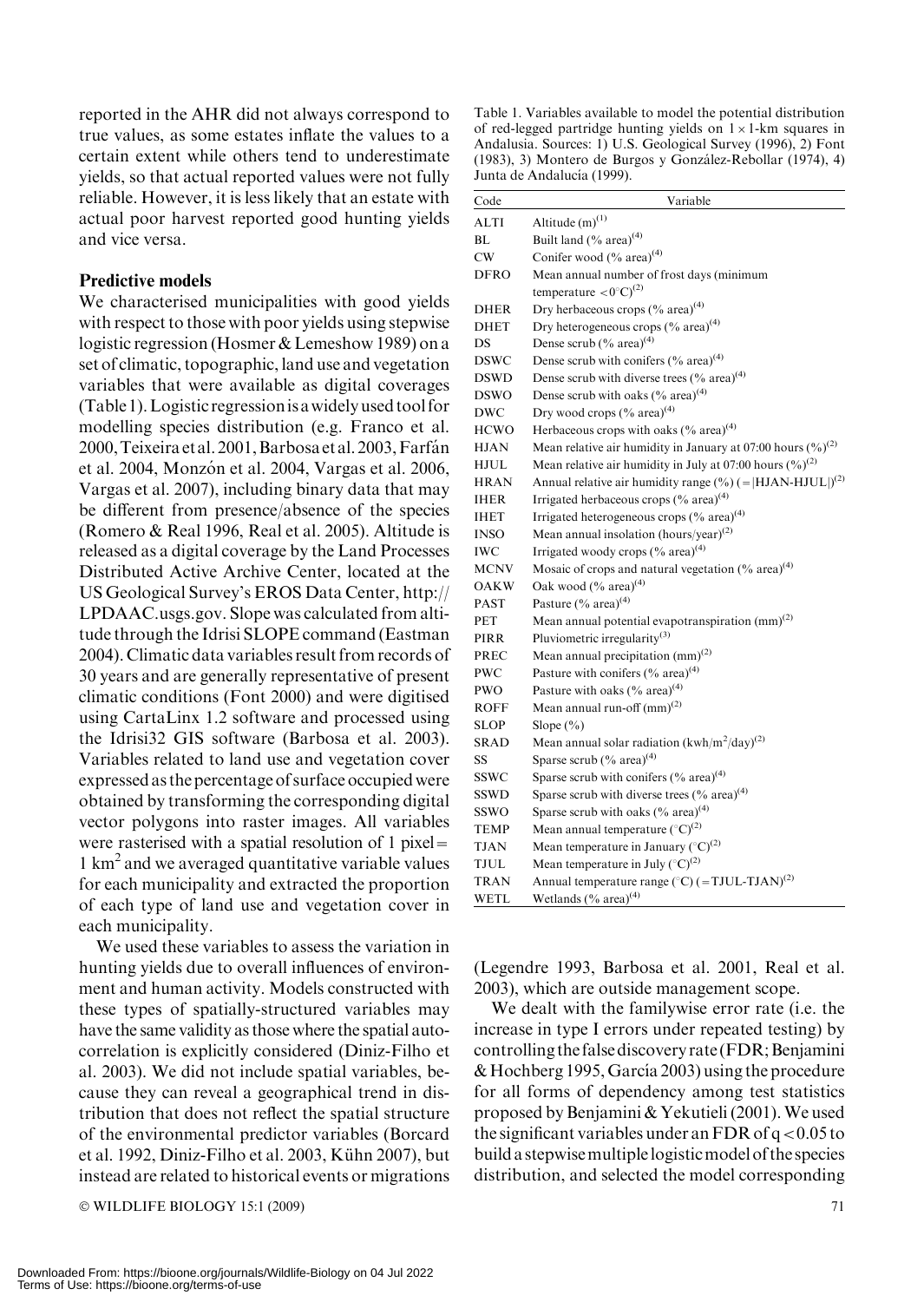Figure 2. Municipalities with good hunting yields (GHY) for red-legged partridge in Andalusia (in dark).



to the step with the best Akaike information criterion (AIC) score (Akaike 1973, Burnham & Anderson 1998). The estimation of the parameters in the equation y was by maximum likelihood and was assessed using the test of Wald (1943).

Wemodelled the favourability for obtaining good hunting yields of red-legged partridge using the environmental favourability function described by Real et al. (2006), which may be obtained by performing logistic regression on good and poor hunting yields (ones and zeros, respectively) on a series of predictor variables, and then eliminating the effect of the uneven proportion of ones and zerosin the dataset from themodel.The favourability for a good hunting yield in each municipality is obtained from the formula:

$$
F = (P/(1-P))/((N_1/N_0) + (P/(1-P)))
$$

where P is the probability value given by logistic regression, and  $N_1$  and  $N_0$  are the number of municipalities with good and poor hunting yields, respectively (Real et al. 2006).

Variables introduced into the final predictive model were grouped into topographic, climatic and vegetation factors. We produced partial models based on variables related to these factors, and these partial models were evaluated using the Akaike information criterion (Akaike 1973). To account for interactions (Borcard et al. 1992, Legendre 1993), we performed a variation partitioning procedure to specify how much of the variation of the final model was explained by the pure effect of each explanatory variable, which proportion was attributable to their interaction, and how these factors interact affecting distribution of good hunting yields of red-legged partridge (Legendre 1993, Legendre & Legendre 1998; see an application in Muñoz et al. 2005).

The favourability equation obtained in the regression performed on municipalities was then introduced into the Idrisi Image Calculator and used to downscale the final model and create an image representing the expected favourability of obtaining good hunting yields of the red-legged partridge in  $1 \times 1$ -km squares in Andalusia. This was a deductive application of the model based on the municipalities, applying the inferences obtained inductively at the municipality level to a finer scale level (Barbosa et al. 2003, Arau´jo et al. 2005).

Table 2. Variables and their coefficients (ß) selected by stepwise logistic regression to predict the distribution of red-legged partridge hunting yields in  $1 \times 1$ -km squares of Andalusia. The variables are ranked according to their order of entrance in the model and is coded as in Table 1. Wald shows the Wald test values.  $R<sup>2</sup>$  indicates the squared Pearson's correlation coefficients between the favourability predicted by a model including the variable and those that entered before it and the favourabilities predicted by the final model.

| Variable    | Coefficient (B) | SЕ     | Wald   |                | $R^2$ |
|-------------|-----------------|--------|--------|----------------|-------|
| <b>DHER</b> | 3.460           | 0.439  | 62.185 | $3.127e^{-15}$ | 0.331 |
| DWC         | 3.234           | 0.356  | 82.309 | $1.164e^{-19}$ | 0.713 |
| <b>DFRO</b> | $-0.043$        | 0.011  | 14.543 | 0.000137       | 0.947 |
| <b>ALTI</b> | $-0.002$        | 0.0005 | 12.306 | 0.000452       | 0.969 |
| TEMP        | $-0.308$        | 0.111  | 7.748  | 0.00538        | 000.1 |

 $72$   $\circ$ WILDLIFE BIOLOGY 15:1 (2009)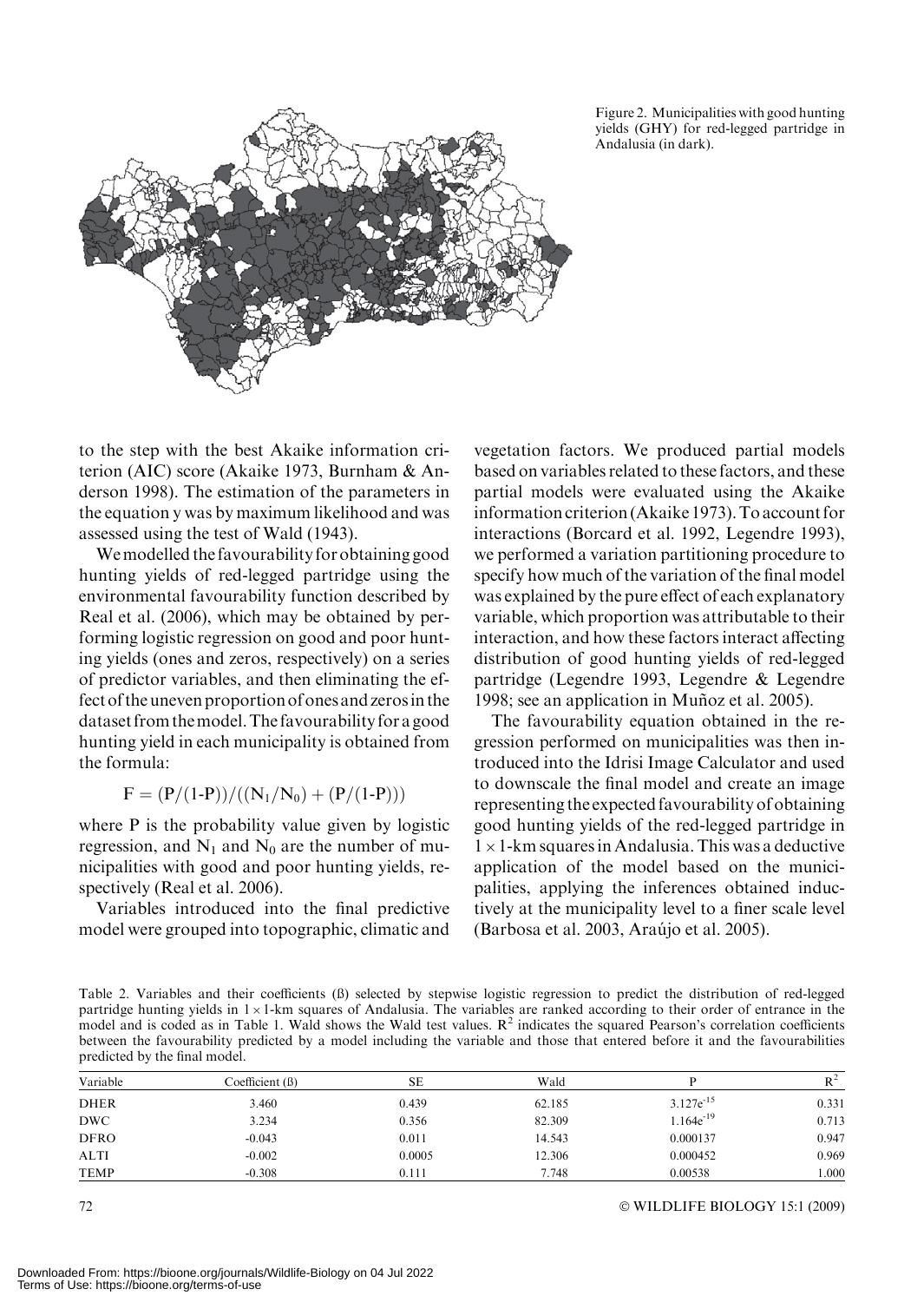

Figure 3. A) Favourability values for redlegged partridge good hunting yields in each  $1 \times 1$ -km square of Andalusia, shown on a scale ranging from 0 (white) to 1 (black). B) Only the  $1 \times 1$ -km squares where the favourability to obtain good hunting yields is  $\geq$  0.95 are shown (in black). Black lines correspond to province limits.

## Results

Good hunting yields (GHY) for the red-legged partridge was found in 43% of Andalusian municipalities (Fig. 2).The step with the lowest AIC value  $(AIC = 917.15)$  produced by the stepwise procedure included five variables (Table 2). The most favourable areas for obtaining good hunting yields are, according to this function, cultivated zones composed of dry herbaceous and wood crops (DHER, DWC), located at low altitudes (ALTI) with warm winters (DFRO) and mild summers (TEMP). Favourable areas are mainly located along the Guadalquivir valley and in the plains between the sub-Betic and Penibetic ranges (Fig. 3A). However, the  $1 \times 1$ -km squares with favourability values  $> 0.95$ (Fig. 3B) are basically situated in the western-most regions in these areas.

Figure 4 shows the favourability models obtained for the topographic, climatic and vegetation factors. The similarity of Figures 3A and 4C suggests that the

© WILDLIFE BIOLOGY 15:1 (2009) 73

grouped distribution of good hunting yields seems to be caused mainly by the vegetation effect. In fact, the model based on the vegetation had the lowest AIC value ( $AIC = 978.60$ ), followed by the model based on topography  $(AIC=1060.79)$ , and that based on climate  $(AIC = 1082.97)$ .

Variation partitioning of the final model (Fig. 5) indicates that climate and topography have a positive interaction, as well as topography and vegetation, and climate, vegetation and topography together. However, pure climate has a negative interaction with pure vegetation.

## **Discussion**

The large-scale modelling of species' hunting yields may be a fundamental tool for game management and conservation as it provides a broader geographic perspective that works as a context for local studies. Spatial modelling has undergone a great advance in recent years with the progresses in spatial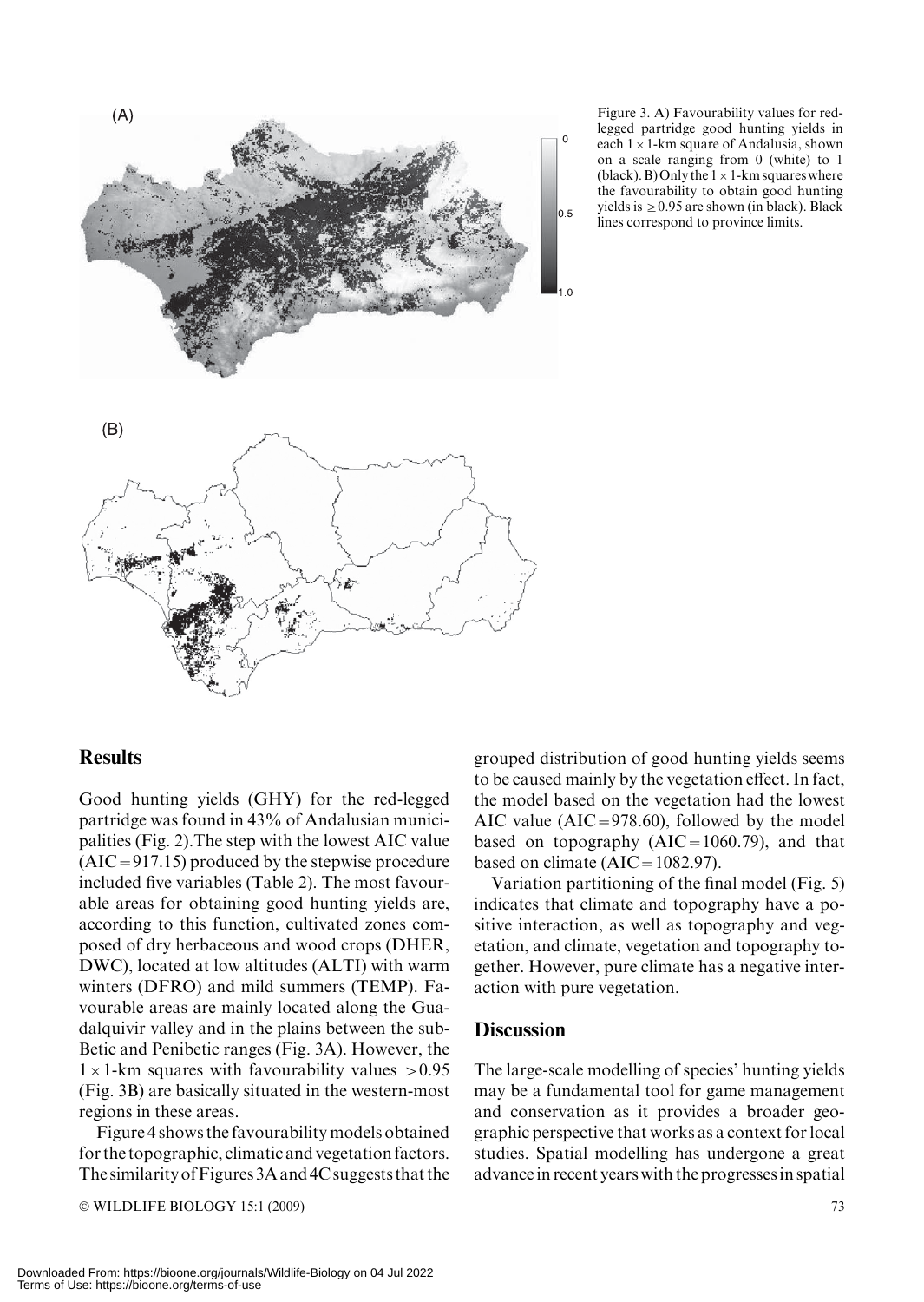

Figure 4. Favourability maps predicted by the climatic (A), topographical (B) and vegetation (C) factors in each  $1 \times 1$  kmsquare of Andalusia.

statistics and the generalisation of the use of Geographic Information Systems (GIS). These systems are designed to store, transform, analyse and represent geographically referenced data, and allow for a greater scope and precision in forecasting hunting yields in several kinds of geographical units. With the help of GIS and large-scale models, game management may obtain more satisfactory results as the factors that affect game populations on a larger scale are taken into account.



Figure 5. Results of the variation partitioning of the final model. Values shown in the diagrams are the percentages of variation explained by the indicated factors and by their interactions.

The distribution of good hunting yields (GHY) in the municipalities of Andalusia provides an acceptable representation of the current good and poor hunting areas for red-legged partridge in this region (Vargas et al. 2006). Density and hunting yield are not always equivalent parameters (Lucio 1991), but at a macrospatial scale, when relative abundance values per unit area are lacking, hunting yields obtained from AHR provide a realistic image of both potential and current good and poor areas (Farfán et al. 2004, Vargas et al. 2006). Therefore, this is an easy and inexpensive method for assessing relative abundance of partridge at a regional scale (Gortázar et al. 2002). However, hunting yields are affected by human-induced land use and environmental conditions.Thisiswhyweincludedland-use variablesin our models.

Red-legged partridge restocking may also mask the actual scarcity of native individuals in some localities, which might hinder the use of hunting yield models to infer partridge abundance. However, if restocking effort were homogeneously distributed, then the model would not be affected by it, and geographical variation in restocking effort not related to the variables used in this study would cause variation in hunting yields regardless of the modelled environmental conditions, thus forming part of the residuals not explained by the environmental model, but not affecting the model itself. In contrast, if restocking effort were higher in municipalities with certain environmental conditions measured in this study, then the areas modelled as favourable for the partridge would include areas where partridge release is more likely. However,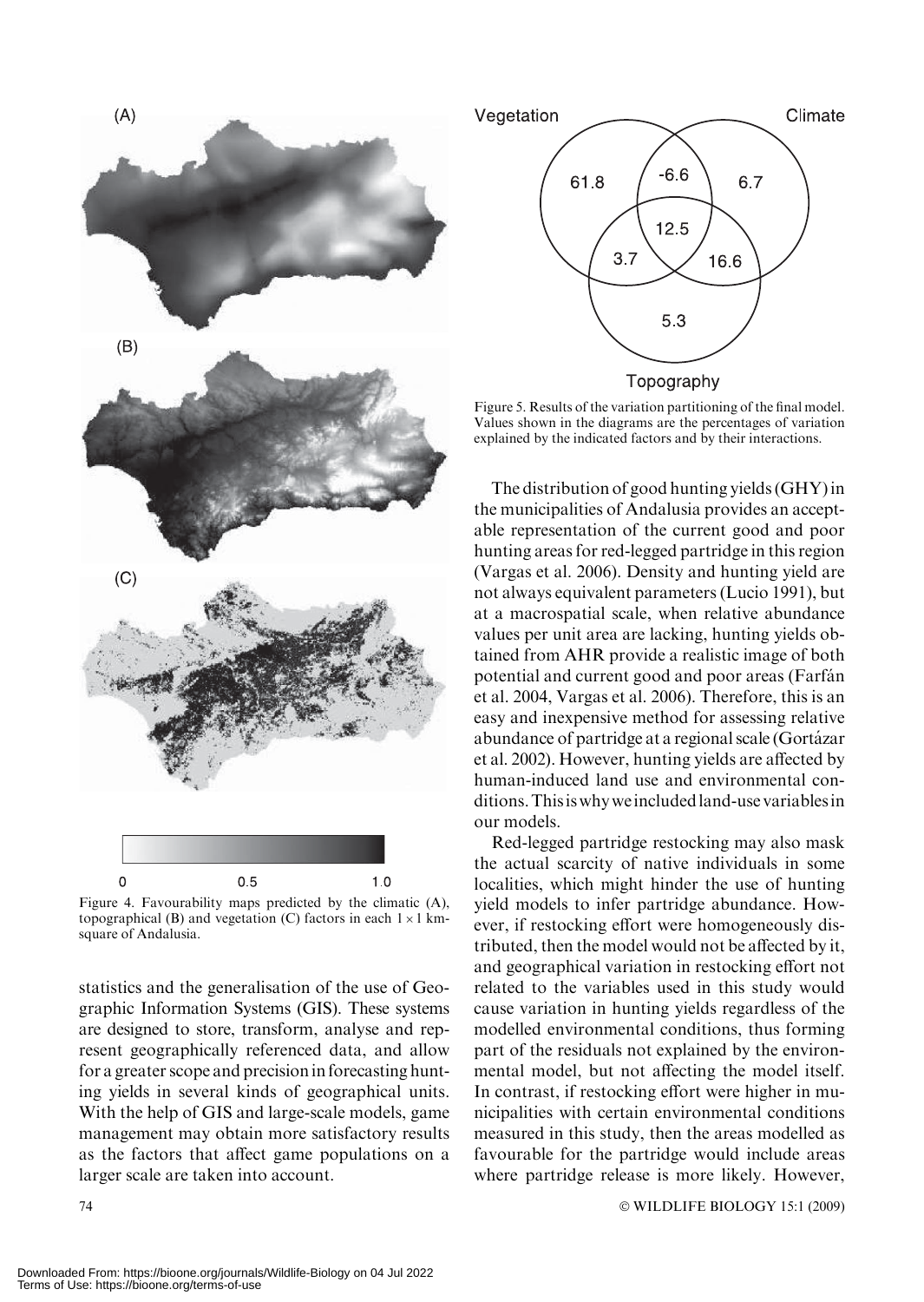releases are performed basically to maintain traditional hunting yield levels (Nadal 1998), so that the releases aremore or less proportional to the hunters' expectancy of hunting success, which, in turn, are related to favourable conditions for the partridge. Nevertheless, most game estates are hunting above their current carrying capacity, since the decline in hunting yield over the last 20 years (Blanco-Aguiar et al. 2003), close to 42% in Andalusia (Vargas et al. 2006), has not resulted in a diminished hunting pressure. This is why the threshold we used to consider a hunting yield as goodwasobtainedin relation to all reported hunting yields, and should be understood as a relative rather than an absolute threshold.

We used the AHR as information source, because it is an indirect sampling method that provides homogenous data in a large temporal series, with evident savings in material and human resources. Indirect sampling methods have been successfully used in game research (Tellería & Sáez-Royuela 1985, Vargas & Muñoz 1996, Oleson & He 2004). Nevertheless, Landry (1983) and Bravo & Peris (1998b) question the accuracy of these data and, therefore, their validity in this kind of study. The AHR contain omissions and errors, although many of these can be corrected by filtering the data. This allows us to discard from the analysis the game estates whoseAHR have questionable data on hunting yields. Thus, the AHR provide a valid database for conducting some statistical analyses, particularly when the study area, sample size and temporal series are large (Bravo & Peris 1998a,b) as in our study.

Using the information included in the AHR, Vargas et al. (2006) showed that good hunting yields of red-legged partridge in Andalusia are obtained in municipalities located along the lower and middle basin of the Guadalquivir valley and in the plains situated between the sub-Betic and Penibetic ranges. According to their model, good hunting yields were obtained mainly in highly mechanised and intensively farmed dry cropland in low-elevation areas. These results are concordant with the habitat requirements of the species at a smaller scale in other areas of their current range (Rands 1987, Ricci et al. 1990, Meriggi et al. 1991, Lucio & Purroy 1992b) and should be considered in the development of future regional management plans for this species.

Considering the current status of this species, Vargas et al. (2006) suggested that there is a need to create protected areas to ensuremaintenance of high

© WILDLIFE BIOLOGY 15:1 (2009) 75

density groups and the genetic characteristics ofwild populations of red-legged partridge in Andalusia. Management measures in these areas would involve maintenance of habitat heterogeneity, controlling hunting pressure and thorough quality control regarding restocking practices (Pépin & Blayac 1990, Borralho et al. 1997, Lucio 2002). An effort should also be made to encourage agricultural practices that benefit partridge. Partridges thrive in areas with small fields and maximised woody/shrubby edge. Nevertheless, if agricultural practices drift toward larger fields or convert to row-crops (i.e. soybeans), partridge populations may decline (Gortázar et al. 2002, Ricci & Garrigues 1986). However, the scale of the distribution map and favourability model (Vargas et al. 2006) are too coarse to determine the exact location and size of proposed protected areas. A predictive model with more precise spatial resolution for management and conservation planning applications would be useful. Downscaling the model to  $1 \times 1$ -km squares provided a much higher spatial resolution in predicting good hunting yields for this species, although the variables related to human activities used by Vargas et al. (2006), which were not available at this resolution scale, could not be used. Previous studies have used environmental variables to construct predictive models (Laurance 1991, Purvis et al. 2000, Pearson et al. 2002, Norris & Harper 2004). However, this approach only considers one aspect of a complex problem, since predictivemodels constructed with both environmental and human variables better reflect the complexity of factors involved, thereby increasing the predictive power of such models (Barbosa et al. 2003, Cardillo et al. 2004, Keane et al. 2005, Muñoz et al. 2005, Vargas et al. 2006). As Araújo et al. (2005) pointed out, losses and gains of information arise from downscaling procedures and, consequently, the usefulness of the process depends on the goals and the ability to test results.

Traditional land use has changed during the second half of the 20th century in agricultural and forest areas in Andalusia (Fernández-Ales et al. 1992). Such changes have mainly consisted of intensified activity in the most productive agricultural areas, in the Guadalquivir valley and the plains of the Betic range, abandoning traditional uses in mountain areas, plus the natural regeneration of scrubland (Fernández-Ales et al. 1992, BCH 2000). Abandonment of traditional agrarian activities in medium-sized mountains resulted in habitat homogenisation and patchiness reduction, negatively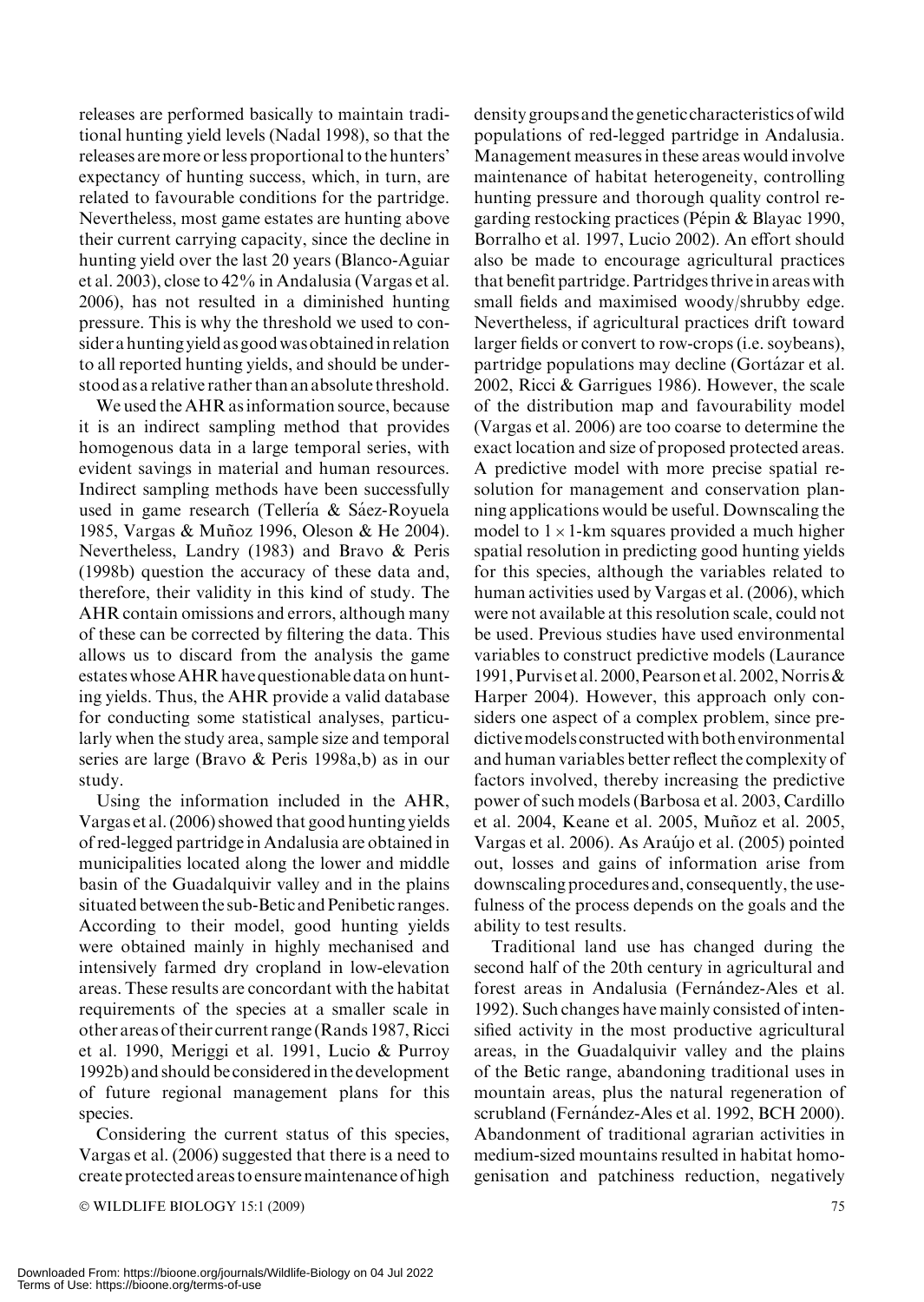affecting red-legged partridge (Lucio et al. 1996, Duarte & Vargas 2002).

Positive interactions between factors (see Fig. 5) mean that characteristics of these factors that favour good hunting yields of red-legged partridge tend to be present simultaneously. Our results suggest vegetation is the most important factor of those considered explaining the distribution of good hunting yields of red-legged partridge in Andalusia. From a mathematical point of view, negative interactions measure the amount in which the effect of a factor is obscured by another factor through interrelationships among variables (Cartron et al. 2000, Bárcena et al. 2004). The negative interaction between pure vegetation and climate suggests that, given similar topographic conditions, the effects of vegetation and climate on good hunting yields conflict with one another. In other words, favourable climatic conditions tend to not coincide with the favourable vegetation conditions given constant topography.

Our results could be used to improve current management of red-legged partridgeinAndalusiain three ways. First, habitat management is the fundamental element necessary for maintaining and increasing wild populations of this species (Lucio 1992, Vargas 2002). This study shows that most of the variation observed in the distribution of good hunting yields is exclusively explained by vegetation, indicating that habitat should play an important role in future regional management plans. Up to the present, local initiatives individually undertaken in game estates to recover redlegged partridge have mainly included predator control and restocking with partridge reared on farms to maintain harvest rates.

Second, favourable areas should be used as recovery areas for wild populations of red-legged partridge. Although restocking may be justified and beneficial in some cases (Carvalho et al. 1998), this practice is rarely carried out with scientific rigour following good conservation practices. Consequently, restocking is counterproductive for wild populations of red-legged partridge (Gortázar 1998, Blanco-Aguiar et al. 2003, Alonso et al. 2005). Thus, restocking should follow a sound protocol (Gorta´ zar et al. 2000) and individuals should be released in the most favourable areas for the species, since outside these, the probability of obtaining good results is lower, especially if the factors which caused the decline are still present (Goñi et al. 1997, Duarte & Vargas 2001).

Third, hunting pressure should be regulated in relation to the potential of the territory, especially in those areas less favourable for the species where maintaining the presence of wild populations is difficult. Thus, knowing the potential of the territory for this species at a fine-resolution scale may be useful to adopt different game management strategies according to the local characteristics of the territory. This research approach provides regional governments with a new tool for devising more suitable local game management policies for this species.

## **References**

- Aebischer, N. & Lucio, A. 1997: Red-legged partridge (Alectoris rufa). - In: Hagemeijer, E.J.M. & Blair, M.J. (Eds.); The EBBC Atlas of European Breeding Birds: Their Distribution and Abundance. - T & AD Poyser, London, pp. 208-209.
- Aebischer, N.J. & Potts, G.R. 1994: Red-legged Partridge Alectoris rufa. - In: Tucker, G.M. & Heath, M.F. (Eds.); Birds in Europe: their conservation status. - BirdLife International, Cambridge, pp. 214-215.
- Akaike, H. 1973: Information theory and an extension of the maximum likelihood principle. - In: Petrov, B.N. & Csaki, F. (Eds.); Proceedings of the Second International Symposium on Information Theory. - Akademiai Kiado, Budapest, Hungary, pp. 267-281.
- Alonso, M.E., Pérez, J.A., Gaudioso, V.R., Diéz, C. & Prieto, R. 2005: Study of survival, dispersal and home range of autumn-released red-legged partridges (Alectoris rufa). - British Poultry Science 46: 401-406.
- Angulo, E. & Villafuerte, R. 2003: Modelling hunting strategies for the conservation of wild rabbit populations. - Biological Conservation 115: 291-301.
- Araújo, M.B., Thuiller, W. & Williams, P.H. 2005: Downscaling European species atlas distributions to a finer resolution: implications for conservation planning. - Global Ecology and Biogeography 14: 17-30.
- Barbosa, A.M., Real, R., Márquez, A.L. & Rendón, M.A. 2001: Spatial, environmental and human influences on the distribution of otter (Lutra lutra) in the Spanish provinces. - Diversity and Distributions 7: 137-144.
- Barbosa, A.M., Real, R., Olivero, J. & Vargas, J.M. 2003: Otter (Lutra lutra) distribution modeling at two resolution scales suited to conservation planning in the Iberian Peninsula. - Biological Conservation 114: 377- 387.
- Bárcena, S., Real, R., Olivero, J. & Vargas, J.M. 2004: Latitudinal trends in breeding waterbird species richness in Europe and their environmental correlates. - Biodiversity and Conservation 13: 1997-2014.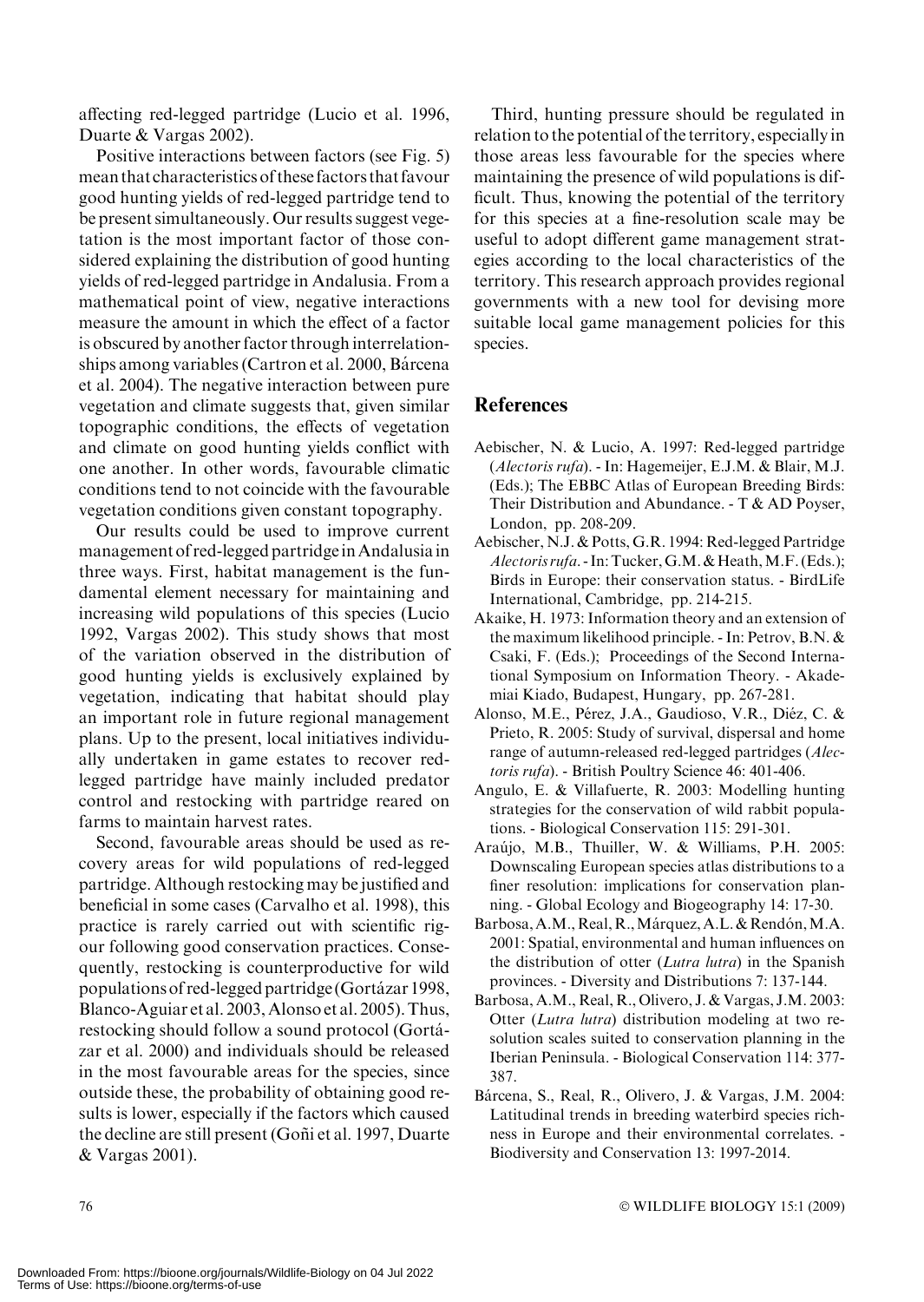- BCH (Banco Central Hispano) 2000: Los árboles en el espacio agrario. Importancia hidrológica y ecológica. -Servicio Agrario y Medioambiental-BCH, Madrid, 96 pp. (In Spanish).
- Benjamini, Y. & Hochberg, Y. 1995: Controlling the false discovery rate: a practical and powerful approach to multiple testing. - Journal of the Royal Statistical Society 57: 289-300.
- Benjamini, Y. & Yekutieli, D. 2001: The control of the false discovery rate in multiple testing under dependency. - The Annals of Statistics 29: 1165-1188.
- BirdLife International 2004: Birds in Europe: population estimates, trends and conservation status. - Cambridge, U.K., BirdLife International, BirdLife Conservation Series No. 12, 374 pp.
- Blanco-Aguiar, J.C., Virgós, E. & Villafuerte, R. 2003: Perdiz roja, Alectoris rufa. - In: Martí, R. & del Moral, J.C. (Eds.): Atlas de las aves reproductoras de España. -Dirección General de Conservación de la Naturaleza-Sociedad Española de Ornitología, Madrid, pp. 212-213. (In Spanish).
- Borcard, D., Legendre, P. & Drapeau, P. 1992: Partialling out the spatial component of ecological variation. - Ecology 73: 1045-1055.
- Borralho, R., Carvalho, S., Rego, F. & Vaz-Pinto, P. 1999: Habitat correlates of red-legged partridge (Alectoris rufa) breeding density on Mediterranean farmland. - Revue de Ecologie (Terre Vie) 54: 59-69.
- Borralho, R., Rego, F. & Vaz-Pinto, P. 1997: Demographic trends of Red-legged partridge (Alectoris rufa) in Southern Portugal after implementation of management actions. - Gibier Faune Sauvage 14: 585-600.
- Bravo, F. & Peris, S.J. 1998a: El valor de los planes cinegéticos. - Trofeo 120: 25-28. (In Spanish).
- Bravo, F. & Peris, S.J. 1998b: Los planes cinegéticos: su interés en la evaluación demográfica de la perdiz roja (Alectoris rufa). (In Spanish with an English summary: Game planning: their importance about demographic evaluation of the red-legged partridge (Alectoris rufa). - Ecología 12: 413-421.
- Burnham, K.P. & Anderson, D.R. 1998: Model selection and inference. A practical information theoretic approach. - Springer Verlag, New York, USA, 353 pp.
- Calderón, J. 1977: El papel de la perdiz roja (Alectoris rufa) en la dieta de los predadores Ibéricos. - Doñana, Acta Vertebrata 4: 61-126. (In Spanish).
- Cardillo, M., Purvis, A., Sechrest, W., Gittleman, J.L., Bielby, J. & Mace, G.M. 2004: Human population density and extinction risk in the world's carnivores. - Public Library of Science, Biology 2: 909-914.
- Cartron, J-L.E., Kelly, J.F. & Brown, J.H. 2000: Constraints on patterns of covariation: a case study in strigid owls. - Oikos 90: 381-389.
- Carvalho, J., Castro-Pereira, D. & Borralho, R. 1998: Red-legged partridge Alectoris rufa restocking pro-

grams: their success and implications on the breeding population. - Gibier Faune Sauvage 15: 465-474.

- Delibes, J. 1992: Gestión de los cotos de perdiz roja. In: Fundación 'La Caixa'(Ed.); La perdiz roja. Gestión del hábitat. Fundación 'La Caixa', Barcelona, pp. 141-146. (In Spanish).
- Diniz-Filho, J.A., Bini, L.M. & Hawkins, B.A. 2003: Spatial autocorrelation and red herrings in geographical ecology. - Global Ecology and Biogeography 12: 53- 64.
- Duarte, J. & Vargas, J.M. 2001: Estudio de poblaciones, gestión del hábitat y depredación en explotaciones extensivas de caza. Las repoblaciones como herramienta de gestión cinegética. - In: Linares, D., Zurita, F. & Ramón, J. (Eds.); Actividades cinegéticas. - Grupo Editorial Universitario, Universidad deGranada, Granada, pp. 133-145. (In Spanish).
- Duarte, J. & Vargas, J.M. 2002: Los sumideros de perdiz roja a lo largo del ciclo anual. - In: Lucio, A. & Sáenz de Buruaga, M. (Eds.); Aportaciones a la gestión sostenible de la caza en España. FEDENCA-EEC, Madrid, pp. 55-71. (In Spanish).
- Eastman, J.R. 2004: Idrisi Kilimanjaro GIS, User Guide and Software. -ClarkLabs,ClarkUniversity,USA, 328 pp.
- Farfán, M.A., Guerrero, J.C., Real, R., Barbosa, A.M. & Vargas, J.M. 2004: Caracterización del aprovechamiento cinegético de los mamíferos en Andalucía. (In Spanish with an English summary: Game harvest characterisation of the mammals in Andalusia). - Galemys 16: 41-59.
- Fernández-Ales, R., Martín, A., Ortega, F. & Ales, E.E. 1992: Recent changes in landscape structure and function in a mediterranean region of SW Spain (1950- 1984). - Landscape Ecology 7: 3-18.
- Font, I. 1983: Atlas climático de España. Instituto Nacional de Meteorología, Madrid, 47 pp. (In Spanish).
- Font, I. 2000: Climatología de España y Portugal. Ediciones Universidad de Salamanca, Salamanca, 422 pp. (In Spanish).
- Fortuna, M.A. 2002: Selección de hábitat de la perdiz roja Alectoris rufa en periodo reproductor en relación con las características del paisaje de un agrosistema de la Mancha (España). (In Spanish with an English summary: Red Partridge Alectoris rufa habitat selection during the breeding season in relation with the landscape traits of an agricultural area in La Mancha (Spain). - Ardeola 49: 59-66.
- Franco, A.M.A., Brito, J.C. & Almeida, J. 2000: Modelling habitat selection of common cranes Grus grus wintering in Portugal using multiple logistic regression. - Ibis 142: 351-358.
- Fungesma (Fundación para la Gestión y Protección del Medio Ambiente) 2001: Buenas Prácticas Cinegéticas. -Mundiprensa, Madrid, 236 pp. (In Spanish).

- WILDLIFE BIOLOGY 15:1 (2009) 77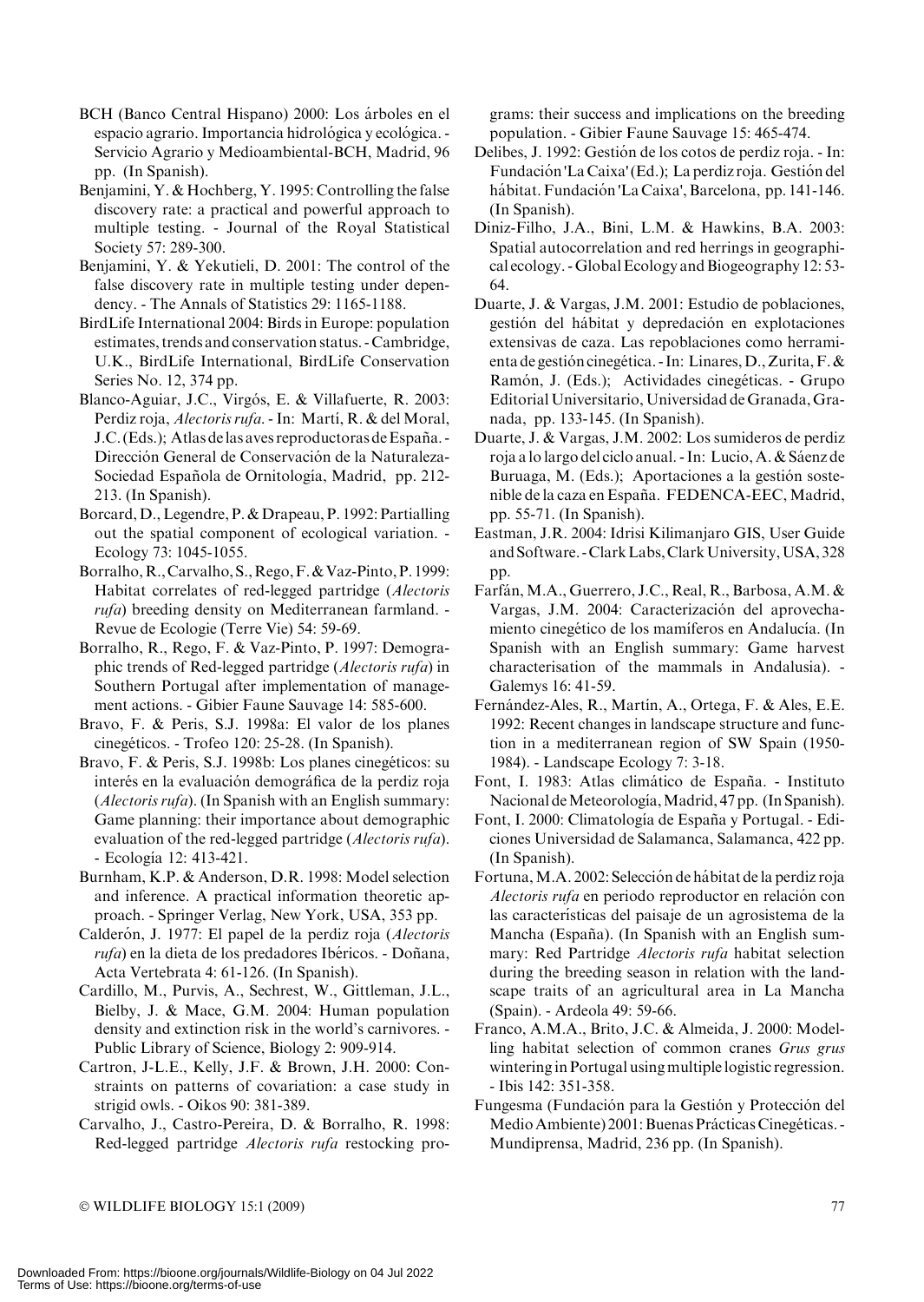- García, L.V. 2003: Controlling the false discovery rate in ecological research. - Trends in Ecology and Evolution 18: 553-554.
- Goñi, M., Gortázar, C., Marco, J. & Fernández de Luco, D. 1997: Su efectividad en la práctica: repoblaciones con perdiz roja. - Trofeo 326: 24-31. (In Spanish).
- Gortázar, C. 1998: Las repoblaciones con perdiz roja. In: FEDENCA/Grupo Editorial V (Eds.); La perdiz roja. I Curso, Madrid, pp. 119-131. (In Spanish).
- Gortázar, C., Villafuerte, R. & Martín, M. 2000: Success of traditional restocking of Red-legged partridge for hunting purposes in areas of low density of Northeast Spain Aragón. - Zeitschrift für Jagdwissenschaft 46: 23-30.
- Gortázar, C., Villafuerte, R., Escudero, M.A. & Marco, J. 2002: Post-breeding densities of the Red-Legged Partridge (Alectoris rufa) in agrosystems: A large-scale study in Aragón, Northeastern Spain. - Zeitschrift für Jagdwissenschaft 48: 94-101.
- Hosmer, D.W. & Lemeshow, S. 1989: Applied logistic regression. - JohnWiley and Sons, Inc., New York, 307 pp.
- Instituto de Estadística de Andalucía 2002: Anuario Estadística de Andalucía, 2002. - Junta de Andalucía, Sevilla, 735 pp. (In Spanish).
- Junta de Andalucía 2005: Estadísticas de caza en Andalucía. - Número de piezas cazadas en actividades cinegéticas. Available at: http://www.juntadeandalucia.es/ medioambiente/site/web/. (In Spanish).
- Junta de Andalucía 1999: Mapa de usos y coberturas vegetales del suelo de Andalucía 1999. - Consejería de Medio Ambiente, Sevilla, 18 pp. (In Spanish).
- Keane, A., Brooke, M. de L. & McGowan, P.J.K. 2005: Correlates of extinction risk and hunting pressure in gamebirds (Galliformes). - Biological Conservation 126: 216-233.
- Kühn, I. 2007: Incorporating spatial autocorrelation may invert observed patterns. - Diversity and Distributions 13: 66-69.
- Landry, P. 1983: Les méthodes et les donnés disponibles sur les statistiques relatives aux tableaux de chasse dans les pays européens. - Bulletin de la Office National de la Chasse 70: 33-42. (In French).
- Laurance, W.F. 1991: Ecological correlates of extinction pronenessinAustralian tropical rain-forestmammals. - Conservation Biology 5: 79-89.
- Legendre,P. 1993: Spatial autocorrelation: trouble or new paradigm? - Ecology 74: 1659-1673.
- Legendre, P. & Legendre, L. 1998: Numerical ecology. 2nd English Edition. - Elsevier Science, Amsterdam, 853 pp.
- Levin, S.A. 1992: The problem of pattern and scale in ecology. - Ecology 73: 1943-1967.
- López-Ontiveros, A. & García-Verdugo, F.J. 1991: Geografía de la caza en España. - Agricultura y Sociedad 58: 81-112. (In Spanish).
- Lucio, A. 2002: Caza y conservación de la naturaleza. Nuevas tendencias en ordenación cinegética. - In: Lucio, A. & Sáenz de Buruaga, M. (Eds.); Aportaciones a la gestión sostenible de la caza en España. -FEDENCA-EEC, Madrid, pp. 295-312. (In Spanish).
- Lucio, A. 1992: Gestión de las poblaciones de perdiz roja. -In: Fundación 'La Caixa'(Ed.); La perdiz roja. Gestión del hábitat. Fundación 'La Caixa', Barcelona, pp. 109-115. (In Spanish).
- Lucio, A. 1991: Ordenación y gestión en caza menor. In: Fuentes, A., Sánchez, I. & Pajuelo, L. (Eds.); Manual de ordenación y gestión cinegética. IFEBA, Badajoz, pp. 219-255. (In Spanish).
- Lucio, A. 1998: Recuperación y gestión de la perdiz roja en España. - In: FEDENCA/Grupo Editorial V (Eds); La perdiz roja. I Curso, Madrid, pp. 63-90. (In Spanish).
- Lucio, A. & Purroy, F.J. 1992a: Caza y conservación de aves en España. (In Spanish with an English summary: Hunting and bird conservation in Spain). - Ardeola 39: 85-98.
- Lucio, A. & Purroy, F.J. 1992b: Red legged partridge (Alectoris rufa) habitat selection in northwest Spain. - Gibier Faune Sauvage 9: 417-429.
- Lucio, A., Purroy, F., Sáenz de Buruaga, M. & Llamas, O. 1996: Consecuencias del abandono agroganadero en áreas de montaña para la conservación y aprovechamiento cinegético de las perdices roja y pardilla en España. - Revista Florestal 9: 305-318. (In Spanish).
- Meriggi, A., Montagna, D. & Zacchetti, D. 1991: Habitat use by partridges (Perdix perdix and Alectoris rufa) in an area of northern Apennines, Italy. - Bollettino di Zoologia 58: 85-90.
- Metra Seis 1985: Turismo cinegético en España. -Secretaría General de Turismo. Ministerio de Transportes, Turismo y Comunicaciones, Madrid, 276 pp. (In Spanish).
- Montero de Burgos, J.L. & González-Rebollar, J.L. 1974: Diagramas bioclimáticos. - ICONA, Madrid, 379 pp. (In Spanish).
- Monzón, A., Fernández, P. & Rodríguez, N. 2004: Vegetation structure descriptors regulating the presence of wild rabbit in the National Park of Peneda-Gerês, Portugal. - European Journal of Wildlife Research 50: 1-6.
- Muñoz, A.R., Real, R., Barbosa, A.M. & Vargas, J.M. 2005: Modelling the distribution of Bonelli's eagle in Spain: implications for conservation planning. - Diversity and Distributions 11: 477-486.
- Nadal, J. 1998: La bioecología de la perdiz roja. In: Federación, Española de Caza. (Ed.); La perdiz roja. Madrid: Federación Española de Caza, pp. 33-45. (In Spanish).
- Norris, K. & Harper, N. 2004: Extinction processes in hot spots of avian biodiversity and the targeting of preemptive conservation action. - Proceedings of the Royal Society of London, Series B 271: 123-130.